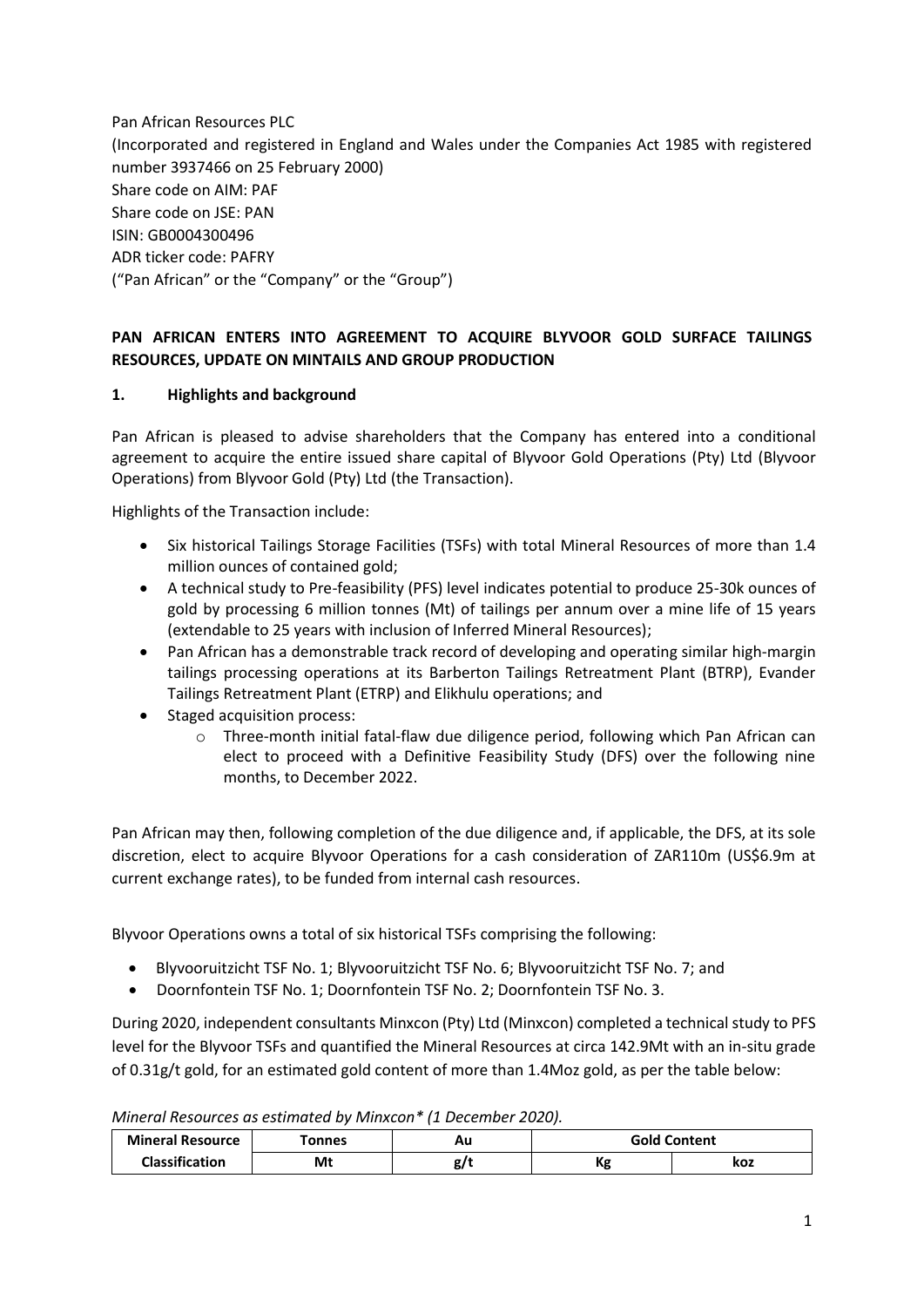| Measured                                  | 48.5 | 0.32 | 15,542 | 500 |
|-------------------------------------------|------|------|--------|-----|
| Indicated                                 | 34.9 | 0.33 | 11.449 | 368 |
| <b>Total</b><br>Measured<br>and Indicated | 83.5 | 0.32 | 26,991 | 868 |
| Inferred                                  | 59.5 | 0.28 | 16.855 | 542 |

\*The reported Mineral Resources are compliant with the South African Code for the Reporting of Exploration Results, Mineral Resources and Mineral Reserves, 2016 edition (the SAMREC code). It is noted that the Measured and Indicated Mineral Resource contribution is represented solely by Blyvooruitzicht TSF No. 6 and Blyvooruitzicht TSF No. 7. Mineral Resources are reported inclusive of Mineral Reserves.

As part of the technical study to PFS level conducted by Minxcon in 2020, the following SAMREC code compliant Mineral Reserves has been declared. The Mineral Reserves constitutes only the Measured and Indicated Mineral Resources of both the Blyvooruitzicht TSF No. 6 and Blyvooruitzicht TSF No. 7.

*Mineral Reserves as estimated by Minxcon (1 December 2020).*

| <b>Mineral Reserve</b> | Tonnes | Au   | Gold Content |     |
|------------------------|--------|------|--------------|-----|
| Classification         | Mt     | g/t  | Кg           | koz |
| Probable               | 84.3   | 0.30 | 25,385       | 816 |

Following diagnostic leach results, Minxcon reported expected CIL gold recoveries of circa 54%. The technical study to PFS level demonstrated projected average gold production of 25-30koz/yr over a life of mine of 15 years (extendable to 25 years with inclusion of Inferred Mineral Resources), processing approximately 6Mt of tailings per annum during steady state production. As part of the work to be undertaken by Pan African, the Group will assess the potential for increasing the rate of processing and resultant annual gold production.

The proposed mining method for reclamation activities will be hydro-mining, as currently utilised at the Group's Elikhulu and BTRP operations.

Pan African Resources CEO, Cobus Loots commented: "Pan African is pleased to have secured the right to the Blyvoor tailings, which is one of the last remaining large-scale gold tailings resources available in South Africa. We look forward to progressing our studies on this opportunity in the year ahead, and we are hopeful that we can ultimately demonstrate a compelling project, for the benefit of all stakeholders. Pan African is poised to grow its tailings retreatment operations in the years ahead, adding additional long-life, high-margin production to our already attractive portfolio of assets".

#### **2. Pan African's current tailings retreatment operations**

The Group has a track record of successfully bringing tailings retreatment operations to fruition. Pan African has commissioned three safe and highly profitable gold tailings retreatment operations in the recent past, namely the BTRP, the ETRP and more recently the Group's flagship Elikhulu operation (combined with ETRP). These projects were all commissioned within budget and on schedule, and have generated compelling returns on the invested capital.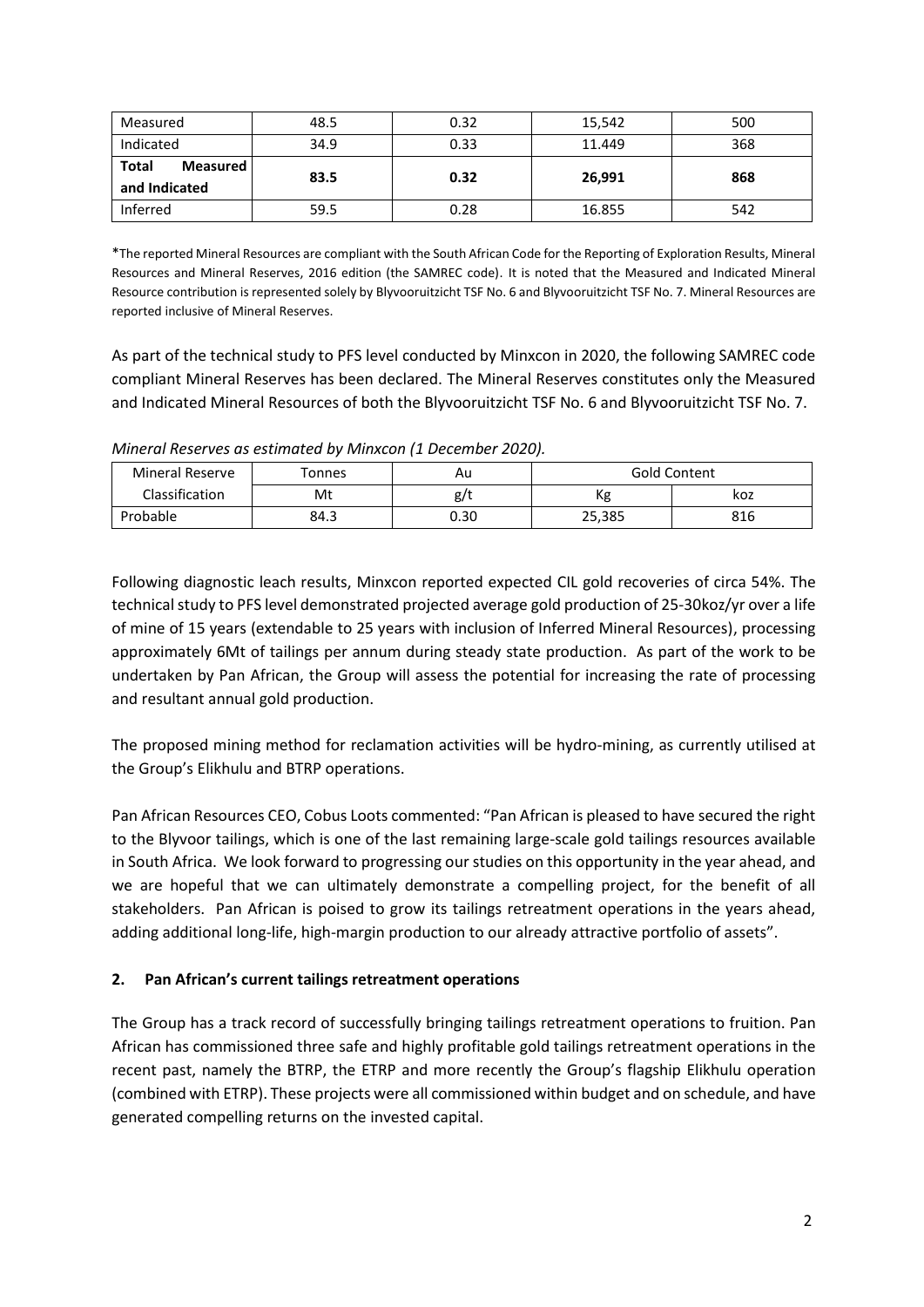Pan African currently retreats approximately 1.3Mt of tailings per month through its technologically advanced metallurgical plants to recover gold from the historical TSFs in the Barberton and Evander regions. The hydro-mining of these historical environmental liabilities is economically robust and have the added benefit of restoring the environment for the betterment of local communities, with land reclaimed for alternative economic uses.

Modern tailings retreatment operations are highly automated, with a low labour complement. The Group produces approximately 70koz per annum of recovered gold from the Elikhulu and BTRP operations at an all-in sustaining cost (AISC) of less than US\$900/oz.

# **3. Details of the proposed Transaction**

The salient terms of the Transaction are as follows:

- Pan African will be afforded a three-month period (commencing in January 2022) to conduct a fatal-flaw due diligence on Blyvoor Operations and its tailings resources (DD period).
- If Pan African elects to proceed with a definitive feasibility study (DFS), after the DD period, the Group will be afforded the right to conduct the DFS over the following nine months (to December 2022).

In December 2022, Pan African may, at its sole discretion and subject to fulfilment of suspensive conditions customary for a transaction of this nature, elect to conclude the Transaction and acquire all the issued share capital of Blyvoor Operations for a cash consideration of ZAR110m (c.US\$6.9m at current exchange rates), which will be funded from Pan African's internal cash resources.

#### **4. Rationale for the proposed Transaction**

One of Pan African's competitive advantages is its success in bringing tailings projects to fruition. The existing BTRP and Elikhulu operations bear testament to this, contributing materially to the Group's financial success.

Given the lower execution risk and the relatively short-term payback periods associated with tailings projects, these operations lend themselves to higher gearing levels, with commensurate levered equity returns.

# **5. Categorisation of proposed Transaction**

The proposed Transaction is an uncategorised transaction and does not involve any related parties in terms of the JSE Listings Requirements or the AIM Rules for Companies and is therefore not subject to shareholder approval.

# **6. Current status of the Mintails transaction**

During November 2020, the Group announced the conditional acquisition of Mintails SA Mogale Gold and Soweto Cluster (MSC) TSFs with combined Mineral Resources of 243Mt with an in-situ grade of 0.30g/t gold, for an estimated gold content of 2.36Moz of gold.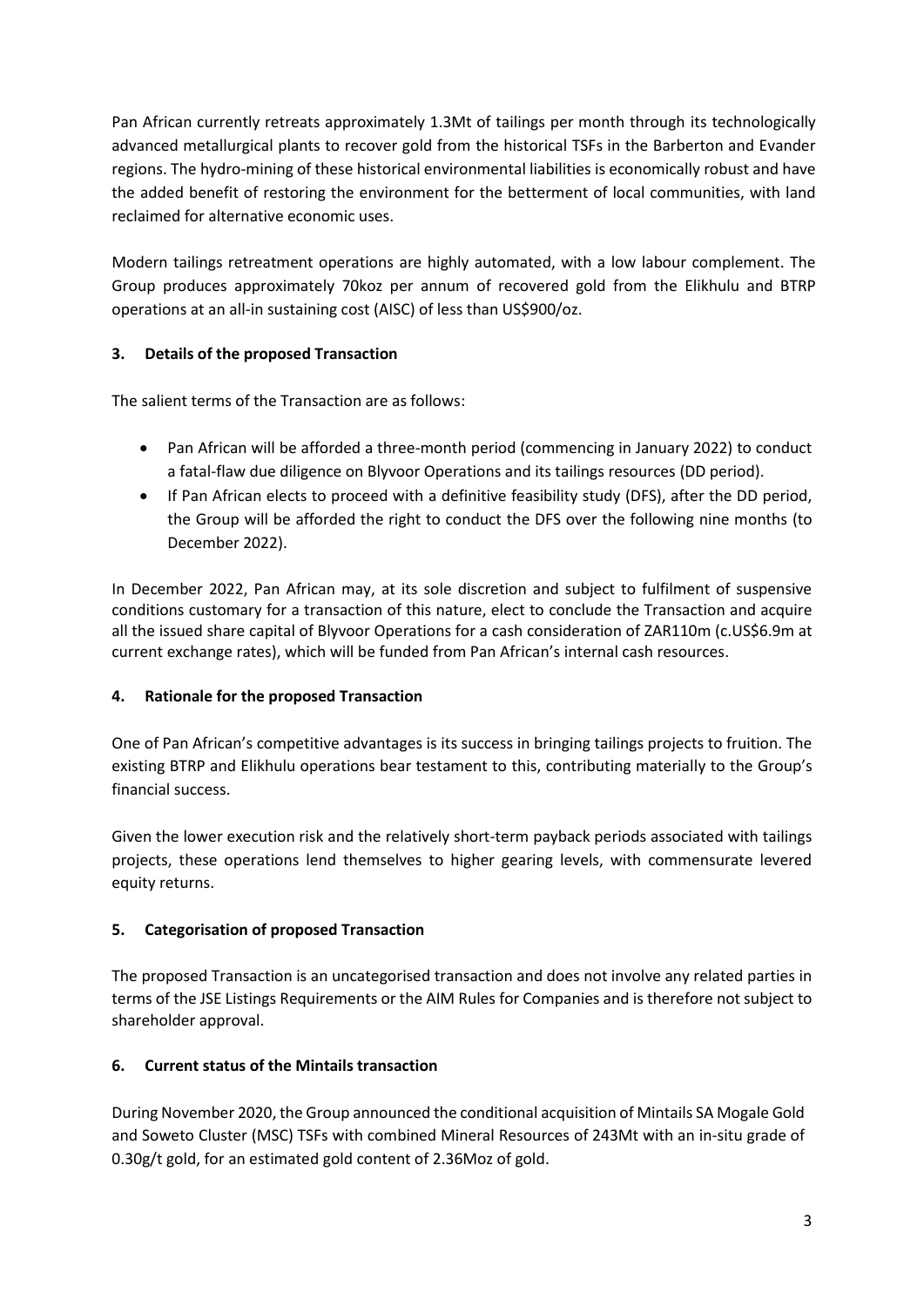A PFS was completed on Mogale Gold's TSFs during July 2021. The MSC TSFs were excluded from the study's scope as their Mineral Resources requires additional technical and due diligence analysis, which will be addressed in forthcoming studies. The PFS results were disseminated with the Group's 2021 FY annual results. Average production of between 40-50koz/yr over an 11-year life of mine was foreseen.

Following the positive PFS findings, the Group is currently finalising a DFS, led by DRA Global (DRA), which is scheduled to be completed in Q1 of the 2022 calendar year. A concept study on the Soweto Cluster is also progressing under the auspices of DRA.

As previously reported, finalisation of the Mintails transaction was delayed by ongoing legal action, which could have seen Mintails revert to either business rescue or remain in provisional liquidation. Judgement on the legal action has now been received, and Mintails will remain in provisional liquidation. Pan African remains optimistic on the Mintails transaction's potential, and will now engage with the provisional liquidator on progressing the transaction, as well as continue with the finalisation of the DFS.

### **7. Production update for the first six months of the 2022 financial year**

Pan African expects to produce circa 105,000oz (2021: 98,386oz) of gold during the first six months of the 2022 financial year, ending December 2021, representing a 6.7% production increase relative to the corresponding period.

Gold production per operation is expected as follows:

- Barberton Mines: ~50,000oz (2021: 52,354oz)
- Elikhulu: ~27,000oz (2021: 26,863oz)
- Evander Mines' 8 Shaft pillar operation and Evander's surface sources: ~28,000oz (2021: 19,169oz)

The Group is now well positioned to meet and exceed its full year production guidance of more than 195,000oz.

The Competent Person for Pan African, Mr Hendrik Pretorius, the Group Technical Services Manager, has reviewed and approved the information contained in this announcement. Mr Pretorius is a member of the South African Council for Natural Scientific Professions as well as a member in good standing of the Geological Society of South Africa. Additionally, Mr Daan van Heerden, Director of Minxcon, has independently reviewed and approved the information contained in this announcement where it relates to Blyvoor Operations.

Certain information communicated in this announcement was, prior to its publication, inside information for the purposes of Article 7 of Regulation 596/2014.

Rosebank

15 December 2021

For further information on Pan African, please visit the Company's website at

[www.panafricanresources.com](http://www.panafricanresources.com/)